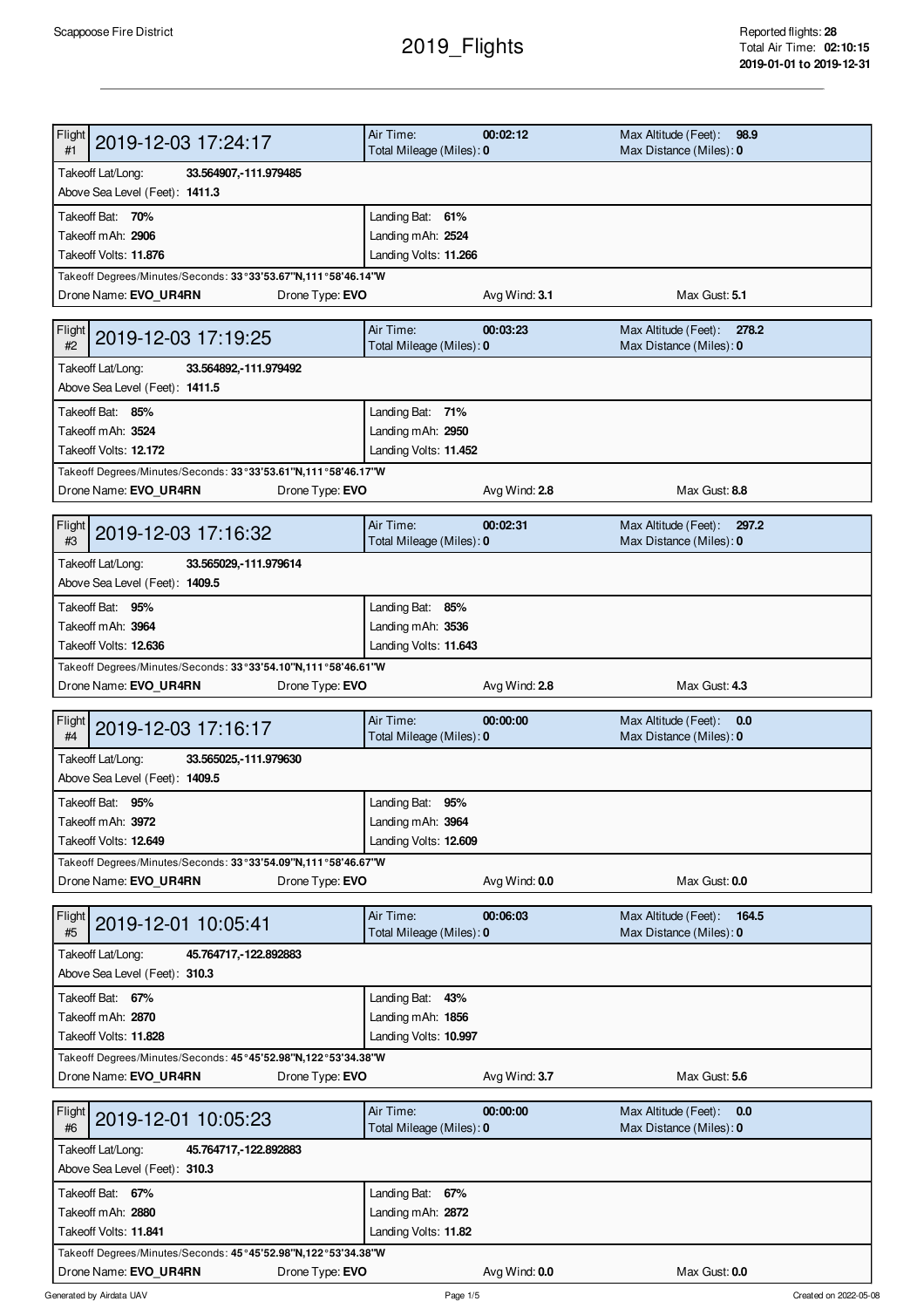| Flight<br>2019-11-30 13:51:42<br>#7                                                                      | Air Time:<br>Total Mileage (Miles): 0 | 00:02:50      | Max Altitude (Feet):<br>131.5<br>Max Distance (Miles): 0 |  |  |
|----------------------------------------------------------------------------------------------------------|---------------------------------------|---------------|----------------------------------------------------------|--|--|
| Takeoff Lat/Long:<br>45.868675, 122.866333<br>Above Sea Level (Feet): 295.6                              |                                       |               |                                                          |  |  |
| Takeoff Bat: 57%                                                                                         | Landing Bat: 19%                      |               |                                                          |  |  |
| Takeoff mAh: 2356                                                                                        | Landing mAh: 794                      |               |                                                          |  |  |
| Takeoff Volts: 11.537                                                                                    | Landing Volts: 10.565                 |               |                                                          |  |  |
|                                                                                                          |                                       |               |                                                          |  |  |
| Takeoff Degrees/Minutes/Seconds: 45°52'7.23"N,122°51'58.80"W<br>Drone Name: EVO_UR4RN<br>Drone Type: EVO |                                       | Avg Wind: 3.2 | Max Gust: 4.7                                            |  |  |
|                                                                                                          |                                       |               |                                                          |  |  |
| <b>Flight</b><br>2019-11-30 13:45:34<br>#8                                                               | Air Time:<br>Total Mileage (Miles): 0 | 00:03:08      | Max Altitude (Feet):<br>83.0<br>Max Distance (Miles): 0  |  |  |
| Takeoff Lat/Long:<br>45.868778, 122.866325<br>Above Sea Level (Feet): 296.7                              |                                       |               |                                                          |  |  |
| Takeoff Bat: 56%                                                                                         | Landing Bat: 19%                      |               |                                                          |  |  |
| Takeoff mAh: 2250                                                                                        | Landing mAh: 768                      |               |                                                          |  |  |
| Takeoff Volts: 11.512                                                                                    | Landing Volts: 10.644                 |               |                                                          |  |  |
| Takeoff Degrees/Minutes/Seconds: 45°52'7.60"N,122°51'58.77"W                                             |                                       |               |                                                          |  |  |
| Drone Name: EVO UR4RN<br>Drone Type: EVO                                                                 |                                       | Avg Wind: 2.4 | Max Gust: 4.0                                            |  |  |
| Flight<br>2019-11-11 11:56:44                                                                            | Air Time:                             | 00:04:31      | Max Altitude (Feet):<br>6.6                              |  |  |
| #9                                                                                                       | Total Mileage (Miles): 0              |               | Max Distance (Miles): 0                                  |  |  |
| Takeoff Lat/Long:                                                                                        |                                       |               |                                                          |  |  |
| Above Sea Level (Feet): 0.0                                                                              |                                       |               |                                                          |  |  |
| Takeoff Bat: 74%                                                                                         | Landing Bat: 56%                      |               |                                                          |  |  |
| Takeoff mAh: 3058                                                                                        | Landing mAh: 2310                     |               |                                                          |  |  |
| Takeoff Volts: 11.94                                                                                     | Landing Volts: 11.14                  |               |                                                          |  |  |
| Drone Type: EVO<br>Drone Name: EVO_UR4RN                                                                 |                                       | Avg Wind: 0.0 | Max Gust: 0.0                                            |  |  |
|                                                                                                          |                                       |               |                                                          |  |  |
|                                                                                                          |                                       |               |                                                          |  |  |
| Flight<br>2019-11-11 10:55:44<br>#10                                                                     | Air Time:<br>Total Mileage (Miles): 0 | 00:00:41      | Max Altitude (Feet):<br>3.9<br>Max Distance (Miles): 0   |  |  |
| Takeoff Lat/Long:                                                                                        |                                       |               |                                                          |  |  |
| Above Sea Level (Feet): 0.0                                                                              |                                       |               |                                                          |  |  |
| Takeoff Bat: 77%                                                                                         |                                       |               |                                                          |  |  |
|                                                                                                          | Landing Bat: 74%                      |               |                                                          |  |  |
| Takeoff mAh: 3176                                                                                        | Landing mAh: 3072                     |               |                                                          |  |  |
| Takeoff Volts: 12.134                                                                                    | Landing Volts: 11.505                 |               |                                                          |  |  |
| Drone Name: EVO UR4RN<br>Drone Type: EVO                                                                 |                                       | Avg Wind: 0.0 | Max Gust: 0.0                                            |  |  |
| Flight<br>2019-08-08 16:19:12<br>#11                                                                     | Air Time:<br>Total Mileage (Miles): 0 | 00:00:17      | Max Altitude (Feet):<br>66.6<br>Max Distance (Miles): 0  |  |  |
| Takeoff Lat/Long:<br>45.992074, -122.874760                                                              |                                       |               |                                                          |  |  |
| Above Sea Level (Feet): 32.4                                                                             |                                       |               |                                                          |  |  |
| Takeoff Bat: 91%                                                                                         | Landing Bat: 89%                      |               |                                                          |  |  |
| Takeoff mAh: 5187                                                                                        | Landing mAh: 5073                     |               |                                                          |  |  |
| Takeoff Volts: 23.912                                                                                    | Landing Volts: 23.788                 |               |                                                          |  |  |
| Takeoff Degrees/Minutes/Seconds: 45°59'31.47"N,122°52'29.13"W                                            |                                       |               |                                                          |  |  |
| Drone Name: UR4NX-SRFD<br>Drone Type: Inspire                                                            |                                       | Avg Wind: 0.0 | Max Gust: 0.0                                            |  |  |
| Flight<br>2019-08-08 16:11:20<br>#12                                                                     | Air Time:                             | 00:04:02      | Max Altitude (Feet):<br>66.9                             |  |  |
|                                                                                                          | Total Mileage (Miles): 0              |               | Max Distance (Miles): 0                                  |  |  |
| Takeoff Lat/Long:<br>45.992400, 122.874922<br>Above Sea Level (Feet): 32.0                               |                                       |               |                                                          |  |  |
| Takeoff Bat: 60%                                                                                         | Landing Bat: 40%                      |               |                                                          |  |  |
| Takeoff mAh: 3397                                                                                        | Landing mAh: 2264                     |               |                                                          |  |  |
| Takeoff Volts: 23.5                                                                                      | Landing Volts: 21.686                 |               |                                                          |  |  |
| Takeoff Degrees/Minutes/Seconds: 45°59'32.64"N,122°52'29.72"W                                            |                                       |               |                                                          |  |  |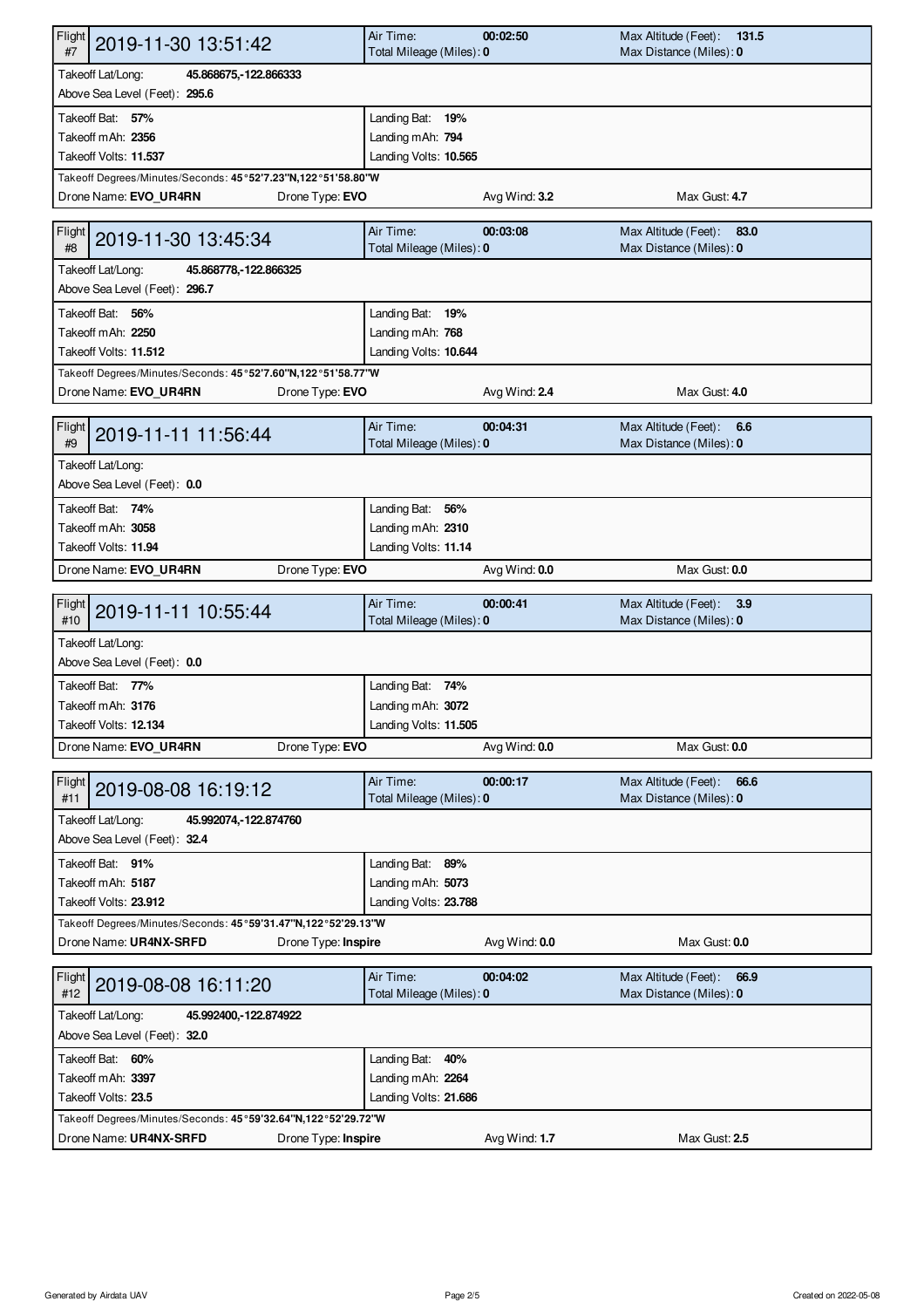| Flight<br>2019-08-08 15:53:02<br>#13                                                              | Air Time:<br>Total Mileage (Miles): 0                         | 00:00:05      | Max Altitude (Feet):<br>4.6<br>Max Distance (Miles): 0   |  |  |
|---------------------------------------------------------------------------------------------------|---------------------------------------------------------------|---------------|----------------------------------------------------------|--|--|
| Takeoff Lat/Long:<br>45.992122, 122.874697                                                        |                                                               |               |                                                          |  |  |
| Above Sea Level (Feet): 31.9                                                                      |                                                               |               |                                                          |  |  |
| Takeoff Bat: 98%                                                                                  | Landing Bat: 97%                                              |               |                                                          |  |  |
| Takeoff mAh: 5548                                                                                 | Landing mAh: 5492                                             |               |                                                          |  |  |
| Takeoff Volts: 23.937                                                                             | Landing Volts: 23.833                                         |               |                                                          |  |  |
|                                                                                                   | Takeoff Degrees/Minutes/Seconds: 45°59'31.64"N,122°52'28.91"W |               |                                                          |  |  |
| Drone Name: UR4NX-SRFD<br>Drone Type: Inspire                                                     |                                                               | Avg Wind: 0.0 | Max Gust: 0.0                                            |  |  |
| Flight<br>2019-08-08 15:41:31<br>#14                                                              | Air Time:                                                     | 00:05:20      | Max Altitude (Feet):<br>76.8                             |  |  |
| Total Mileage (Miles): 0<br>Max Distance (Miles): 0<br>Takeoff Lat/Long:<br>45.993238, 122.875570 |                                                               |               |                                                          |  |  |
| Above Sea Level (Feet): 32.2                                                                      |                                                               |               |                                                          |  |  |
| Takeoff Bat: 96%                                                                                  | Landing Bat: 65%                                              |               |                                                          |  |  |
| Takeoff mAh: 4305                                                                                 | Landing mAh: 2915                                             |               |                                                          |  |  |
| Takeoff Volts: 25.566                                                                             | Landing Volts: 22.59                                          |               |                                                          |  |  |
| Takeoff Degrees/Minutes/Seconds: 45°59'35.66"N,122°52'32.05"W                                     |                                                               |               |                                                          |  |  |
| Drone Name: UR4NX-SRFD<br>Drone Type: Inspire                                                     |                                                               | Avg Wind: 1.9 | Max Gust: 6.6                                            |  |  |
|                                                                                                   |                                                               |               |                                                          |  |  |
| Flight<br>2019-08-06 15:06:51<br>#15                                                              | Air Time:<br>Total Mileage (Miles): 1                         | 00:09:12      | Max Altitude (Feet):<br>376.0<br>Max Distance (Miles): 0 |  |  |
| Takeoff Lat/Long:<br>46.169762, 123.150384                                                        |                                                               |               |                                                          |  |  |
| Above Sea Level (Feet): 23.9                                                                      |                                                               |               |                                                          |  |  |
| Takeoff Bat: 64%                                                                                  | Landing Bat: 14%                                              |               |                                                          |  |  |
| Takeoff mAh: 3623                                                                                 | Landing mAh: 802                                              |               |                                                          |  |  |
| Takeoff Volts: 23.15                                                                              | Landing Volts: 20.396                                         |               |                                                          |  |  |
| Takeoff Degrees/Minutes/Seconds: 46°10'11.14"N,123°9'1.38"W                                       |                                                               |               |                                                          |  |  |
| Drone Name: UR4NX-SRFD<br>Drone Type: Inspire                                                     |                                                               | Avg Wind: 9.3 | Max Gust: 15.0                                           |  |  |
|                                                                                                   |                                                               |               |                                                          |  |  |
| Flight<br>2019-08-06 14:58:29                                                                     | Air Time:                                                     | 00:07:28      | Max Altitude (Feet):<br>178.1                            |  |  |
| #16                                                                                               | Total Mileage (Miles): 1                                      |               | Max Distance (Miles): 0                                  |  |  |
| Takeoff Lat/Long:<br>46.169744, 123.150346                                                        |                                                               |               |                                                          |  |  |
| Above Sea Level (Feet): 23.8                                                                      |                                                               |               |                                                          |  |  |
| Takeoff Bat: 64%                                                                                  | Landing Bat: 22%                                              |               |                                                          |  |  |
| Takeoff mAh: 3635                                                                                 | Landing mAh: 1249                                             |               |                                                          |  |  |
| Takeoff Volts: 23.46                                                                              | Landing Volts: 21.283                                         |               |                                                          |  |  |
| Takeoff Degrees/Minutes/Seconds: 46°10'11.08"N,123°9'1.24"W<br>Drone Name: UR4NX-SRFD             |                                                               |               | Max Gust: 12.3                                           |  |  |
| Drone Type: Inspire                                                                               |                                                               | Avg Wind: 7.1 |                                                          |  |  |
| Flight<br>2019-07-02 23:31:30<br>#17                                                              | Air Time:<br>Total Mileage (Miles): 1                         | 00:14:39      | Max Altitude (Feet):<br>395.3<br>Max Distance (Miles): 0 |  |  |
|                                                                                                   |                                                               |               |                                                          |  |  |
| Takeoff Lat/Long:<br>45.860507, 122.805016<br>Above Sea Level (Feet): 84.6                        |                                                               |               |                                                          |  |  |
| Takeoff Bat: 96%                                                                                  |                                                               |               |                                                          |  |  |
| Takeoff mAh: 5453                                                                                 | Landing Bat: 23%<br>Landing mAh: 1306                         |               |                                                          |  |  |
| Takeoff Volts: 25.543                                                                             | Landing Volts: 21.396                                         |               |                                                          |  |  |
| Takeoff Degrees/Minutes/Seconds: 45°51'37.82"N,122°48'18.06"W                                     |                                                               |               |                                                          |  |  |
| Drone Name: UR4NX-SRFD<br>Drone Type: Inspire                                                     |                                                               | Avg Wind: 7.8 | Max Gust: 14.7                                           |  |  |
|                                                                                                   |                                                               |               |                                                          |  |  |
| Flight<br>2019-05-07 15:56:34<br>#18                                                              | Air Time:<br>Total Mileage (Miles): 0                         | 00:08:27      | Max Altitude (Feet):<br>95.5<br>Max Distance (Miles): 0  |  |  |
| Takeoff Lat/Long:<br>45.729123, 122.859914                                                        |                                                               |               |                                                          |  |  |
| Above Sea Level (Feet): 12.8                                                                      |                                                               |               |                                                          |  |  |
| Takeoff Bat: 66%                                                                                  | Landing Bat: 24%                                              |               |                                                          |  |  |
| Takeoff mAh: 3762                                                                                 | Landing mAh: 1482                                             |               |                                                          |  |  |
| Takeoff Volts: 23.659                                                                             | Landing Volts: 21.445                                         |               |                                                          |  |  |
| Takeoff Degrees/Minutes/Seconds: 45°43'44.84"N,122°51'35.69"W                                     |                                                               |               |                                                          |  |  |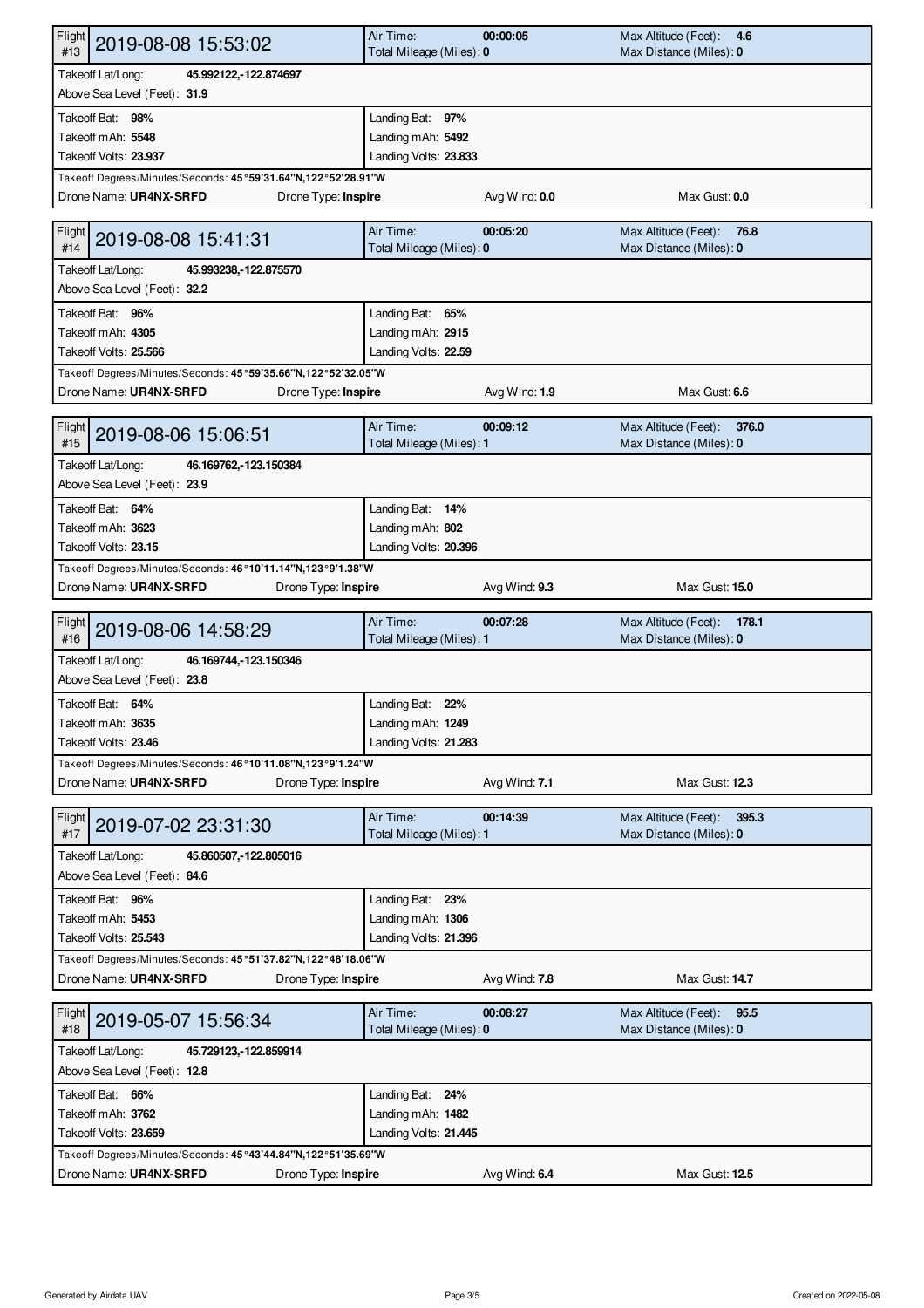| Flight<br>2019-05-07 15:46:30<br>#19                                                    |                     | Air Time:<br>Total Mileage (Miles): 0 | 00:03:22       | Max Altitude (Feet):<br>114.2<br>Max Distance (Miles): 0 |
|-----------------------------------------------------------------------------------------|---------------------|---------------------------------------|----------------|----------------------------------------------------------|
| Takeoff Lat/Long:<br>45.729108, 122.859912                                              |                     |                                       |                |                                                          |
| Above Sea Level (Feet): 12.9                                                            |                     |                                       |                |                                                          |
| Takeoff Bat: 98%                                                                        |                     | Landing Bat: 82%                      |                |                                                          |
| Takeoff mAh: 5586                                                                       |                     | Landing mAh: 4674                     |                |                                                          |
| Takeoff Volts: 25.53                                                                    |                     | Landing Volts: 23.568                 |                |                                                          |
| Takeoff Degrees/Minutes/Seconds: 45°43'44.79"N,122°51'35.68"W<br>Drone Name: UR4NX-SRFD | Drone Type: Inspire |                                       | Avg Wind: 6.2  | Max Gust: 10.4                                           |
|                                                                                         |                     |                                       |                |                                                          |
| <b>Flight</b><br>2019-04-25 08:38:52<br>#20                                             |                     | Air Time:<br>Total Mileage (Miles): 0 | 00:01:11       | Max Altitude (Feet):<br>23.0<br>Max Distance (Miles): 0  |
| Takeoff Lat/Long:<br>46.122604, 123.013872<br>Above Sea Level (Feet): 7.7               |                     |                                       |                |                                                          |
| Takeoff Bat: 95%                                                                        |                     | Landing Bat: 88%                      |                |                                                          |
| Takeoff mAh: 4189                                                                       |                     | Landing mAh: 3880                     |                |                                                          |
| Takeoff Volts: 25.404                                                                   |                     | Landing Volts: 23.148                 |                |                                                          |
|                                                                                         |                     |                                       |                |                                                          |
| Takeoff Degrees/Minutes/Seconds: 46°7'21.37"N,123°0'49.94"W                             |                     |                                       |                |                                                          |
| Drone Name: UR4NX-SRFD                                                                  | Drone Type: Inspire |                                       | Avg Wind: 6.6  | Max Gust: 8.4                                            |
| Flight<br>2019-03-18 15:52:00<br>#21                                                    |                     | Air Time:<br>Total Mileage (Miles): 0 | 00:07:41       | Max Altitude (Feet):<br>224.1<br>Max Distance (Miles): 0 |
| Takeoff Lat/Long:<br>45.998676, 122.934540                                              |                     |                                       |                |                                                          |
| Above Sea Level (Feet): 254.5                                                           |                     |                                       |                |                                                          |
| Takeoff Bat: 62%                                                                        |                     | Landing Bat: 11%                      |                |                                                          |
| Takeoff mAh: 2743                                                                       |                     | Landing mAh: 492                      |                |                                                          |
| Takeoff Volts: 23.233                                                                   |                     | Landing Volts: 20.752                 |                |                                                          |
| Takeoff Degrees/Minutes/Seconds: 45°59'55.23"N,122°56'4.34"W                            |                     |                                       |                |                                                          |
| Drone Name: UR4NX-SRFD                                                                  | Drone Type: Inspire |                                       | Avg Wind: 6.0  | Max Gust: 18.6                                           |
|                                                                                         |                     |                                       |                |                                                          |
|                                                                                         |                     |                                       |                |                                                          |
| Flight<br>2019-03-18 15:43:01<br>#22                                                    |                     | Air Time:<br>Total Mileage (Miles): 0 | 00:06:09       | Max Altitude (Feet):<br>358.3<br>Max Distance (Miles): 0 |
| Takeoff Lat/Long:<br>45.998682, 122.934557                                              |                     |                                       |                |                                                          |
| Above Sea Level (Feet): 254.7                                                           |                     |                                       |                |                                                          |
| Takeoff Bat: 62%                                                                        |                     | Landing Bat: 20%                      |                |                                                          |
| Takeoff mAh: 2734                                                                       |                     | Landing mAh: 882                      |                |                                                          |
| Takeoff Volts: 23.297                                                                   |                     | Landing Volts: 21.177                 |                |                                                          |
| Takeoff Degrees/Minutes/Seconds: 45°59'55.26"N,122°56'4.41"W                            |                     |                                       |                |                                                          |
| Drone Name: UR4NX-SRFD                                                                  | Drone Type: Inspire |                                       | Avg Wind: 15.3 | Max Gust: 26.0                                           |
| Flight<br>2019-02-20 21:12:11<br>#23                                                    |                     | Air Time:<br>Total Mileage (Miles): 0 | 00:04:31       | Max Altitude (Feet):<br>165.7<br>Max Distance (Miles): 0 |
|                                                                                         |                     |                                       |                |                                                          |
| Takeoff Lat/Long:<br>45.591068, -122.696360<br>Above Sea Level (Feet): 33.1             |                     |                                       |                |                                                          |
|                                                                                         |                     |                                       |                |                                                          |
| Takeoff Bat: 55%                                                                        |                     | Landing Bat: 27%                      |                |                                                          |
| Takeoff mAh: 2450                                                                       |                     | Landing mAh: 1202                     |                |                                                          |
| Takeoff Volts: 23.229                                                                   |                     | Landing Volts: 21.348                 |                |                                                          |
| Takeoff Degrees/Minutes/Seconds: 45°35'27.85"N,122°41'46.90"W                           |                     |                                       |                |                                                          |
| Drone Name: UR4NX-SRFD                                                                  | Drone Type: Inspire |                                       | Avg Wind: 4.0  | Max Gust: 7.2                                            |
| Flight<br>2019-02-20 20:59:52<br>#24                                                    |                     | Air Time:<br>Total Mileage (Miles): 0 | 00:06:52       | Max Altitude (Feet):<br>161.1<br>Max Distance (Miles): 0 |
| Takeoff Lat/Long:<br>45.591056, 122.696374                                              |                     |                                       |                |                                                          |
| Above Sea Level (Feet): 33.2                                                            |                     |                                       |                |                                                          |
| Takeoff Bat: 97%                                                                        |                     | Landing Bat: 57%                      |                |                                                          |
| Takeoff mAh: 4321                                                                       |                     | Landing mAh: 2539                     |                |                                                          |
| Takeoff Volts: 25.533                                                                   |                     | Landing Volts: 22.086                 |                |                                                          |
| Takeoff Degrees/Minutes/Seconds: 45°35'27.80"N,122°41'46.94"W<br>Drone Name: UR4NX-SRFD | Drone Type: Inspire |                                       | Avg Wind: 4.5  | Max Gust: 8.7                                            |